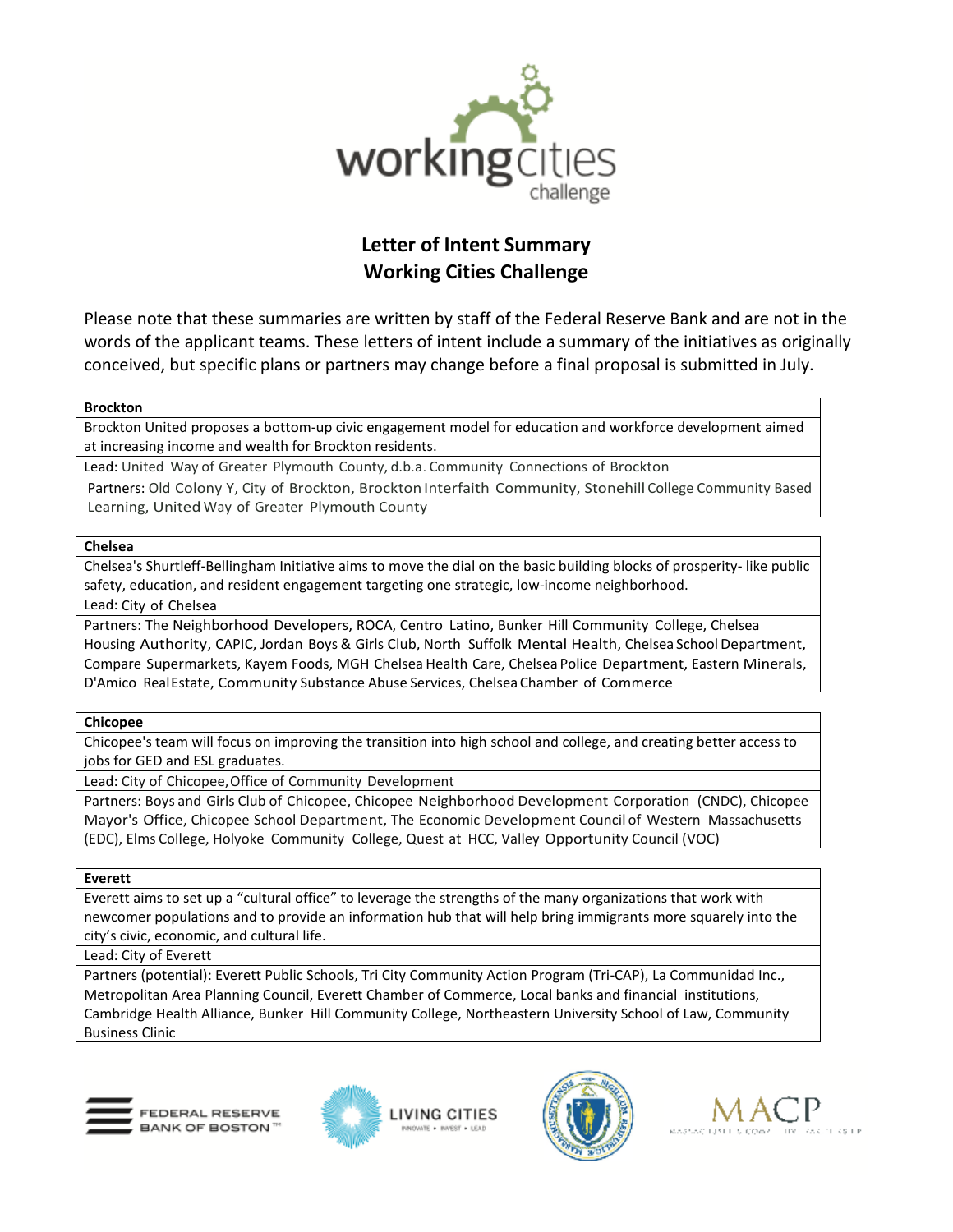## **Fall River**

Fall River's University-Assisted Community Schools Initiative will improve student success by creating a true community school that incorporates university resources.

## Lead: Fall River Public Schools

Partners: City of Fall River, Greater Fall River Area Chamber of Commerce, Greater Fall River Development Corporation, Baycoast Bank, Karam Financial Group, Bristol Workforce Investment Board, Fall River Office of Economic Development, Boys and Girls Club of Fall River, YMCA Southcoast, Greater Fall River Recreation Committee, Inc., New England Futsal, Family Services Association of Greater Fall River, Greater Fall River Partners for a Healthier Community, Inc., Citizens for Citizens, Inc., People, Inc., University of Massachusetts- Dartmouth, Bristol Community College, Children's Museum of Greater Fall River

## **Fitchburg**

Fitchburg's "eCAREnomic Development" program aims to create a report card that measures the impact of traditional economic development activities on local residents, as well as tracking other indicators of community health and the local economy, in order to drive change.

# Lead: City of Fitchburg

Partners: Fitchburg Board of Health, Fitchburg Community Development and Planning, Fitchburg Housing Authority, Fitchburg Public Works, Fitchburg Parks and Recreation, Fitchburg Parks Board, Fitchburg Police, Fitchburg Public Schools, Fitchburg High School Health Center, Fitchburg State University Douglas and Isabella Crocker Center for Civic Engagement, North Central Charter Essential School , North Central Mass. Chamber of Commerce, Sodexo, Inc., Fitchburg Public Schools Food Service Department, Hannaford Supermarkets, Leominster Credit Union, Montachusett Opportunity Council, Inc., Twin Cities Community Development Corporation, Montachusett Area Transit Authority, Fitchburg Art Museum, Montachusett Regional Planning Commission, Boys & Girls Club of Fitchburg and Leominster, North County Land Trust, Montachusett Community Branch YMCA, Growing Places Garden Project, The Trustees of Reservations, LUK, Inc., Community HeathLink, Elm Street Community Church, Children's Aid & Family, Service Community Health Connections, HealthAlliance Hospital Leominster Campus, North Central Mass. Workforce Investment Board (NCMWIB), Inc., New Life Spanish Christian Church, Fitchburg Historic Society, Ahmadiyya Muslim Community

## **Haverhill**

Community Action Inc. will lead an initiative focusing on single mothers, which connects them to jobs and other supports for stable families.

Lead: Community Action Inc.

Partners: Pentucket Bank, Presidential Gardens Neighborhood Association, ValleyWorks Career Center, StartMoneySmart.

## **Haverhill**

A "second chance" vocational training academy will be created for disaffected youth, linked to employment opportunities in food and clothing production.

Lead: City of Haverhill

Partners: Whittier Regional VocationalTechnical High School, HaverhillPublic Schools, Merrimack Valley Workforce Investment Board, Northern Essex Community College, Community Action, Inc., Southwick Clothing, Magellan Aerospace, Cedar's Mediterranean Foods, Hans Kissle,Inc.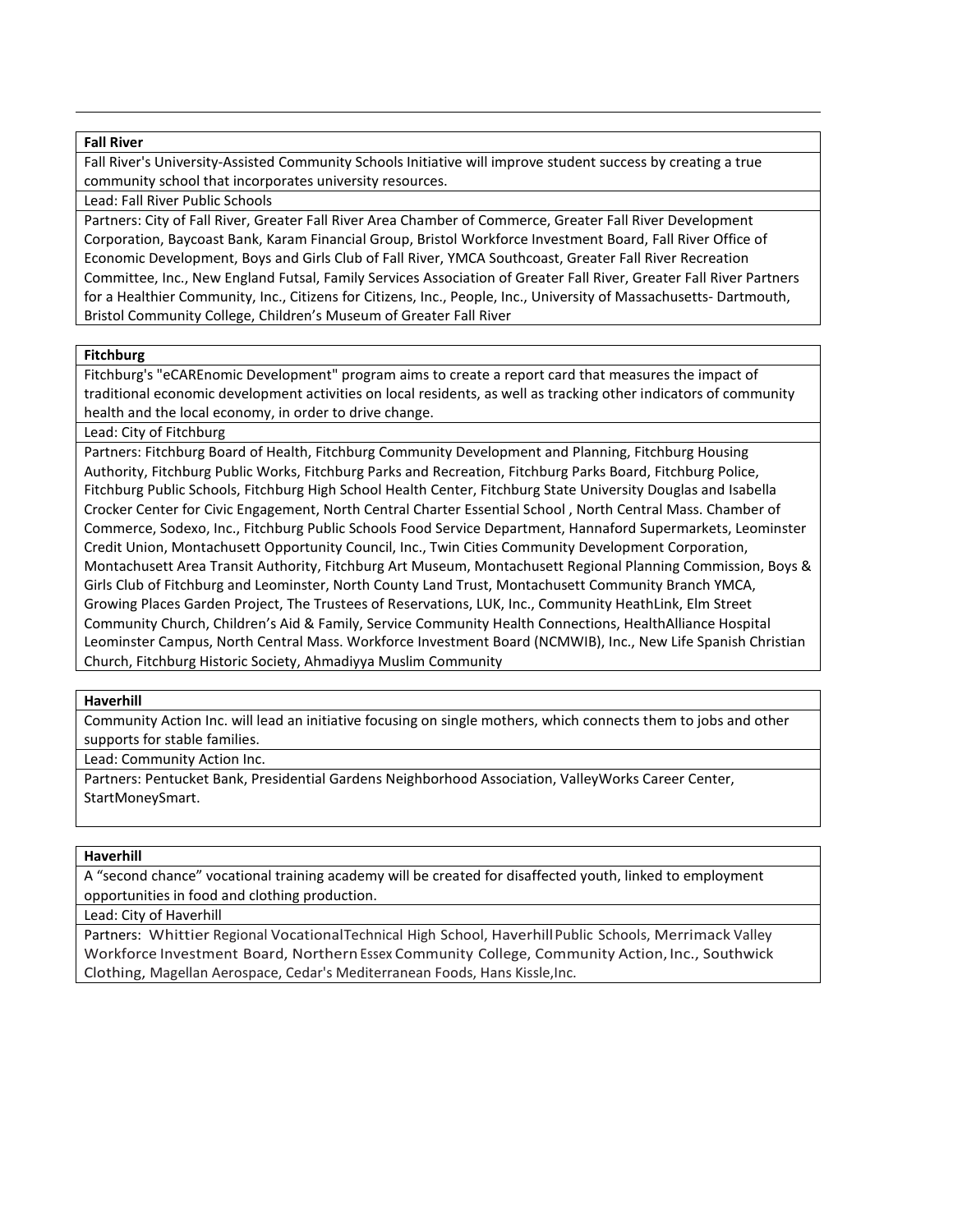#### **Holyoke**

Holyoke's Adult Learning Network initiative aims to better serve those wait-listed for "English for Speakers of Other Languages" classes or for workforce training classes, while maximizing the public library as a community and educational resource.

Lead: Holyoke Public Library

Partners: The Holyoke Care Center, Career Point, Community Education Project, Holyoke Community College, Holyoke Adult Learning Center (HALO), Holyoke Tutor Mentor Program , Holyoke Family Literacy Project, Holyoke Unites, Holyoke Works

## **Holyoke**

Holyoke's "From Paper City to Food City" initiative is aimed at creating a healthier Holyoke through a network of projects, with a particular focus on healthy local food.

Lead: Holyoke Food and Fitness Policy Council (HFFPC)

Partners: Holyoke Health Department, Providence Ministries, Nuestras Raices, Holyoke YMCA, Alliance to Develop Power, Common Capital

## **Holyoke**

The Holyoke Innovation District, anchored by a super computer center and research institutions, will work to more fully incorporate entire community access to opportunities for personal prosperity associated with the district.

Lead: Holyoke Innovation District

Partners: Pioneer Valley Planning Commission, Holyoke Planning and Economic Development, City of Holyoke, Greater Holyoke Chamber of Commerce, EDC of Western Massachusetts, MGHPCC, Mass Development, John Adams Innovation Institute, Holyoke Gas & Electric, Holyoke Community College, Commonwealth of Massachusetts, EOHED, Massachusetts Office of Business Development, Regional Employment Board of Hampden County, Inc.

## **Lawrence**

The Lawrence Initiative is putting together a broad partnership to increase the earning power of residents, promote better community health, and allow local and immigrant businesses to grow.

Lead: Northern Essex Community College

Partners: Asian Center of Merrimack Valley, City of Lawrence, Community Day Care Center of Lawrence, Compass for Kids, Elder Services of the Merrimack Valley, Everett Mills Real Estate, LLC, Family Services, Inc., Greater Lawrence Community Action, Greater Lawrence RVTS District, Groundworks Lawrence, Jericho Road Lawrence, Inc., Lawrence CommunityWorks, Lawrence History Center, Lawrence Public Schools, Lawrence Training School, Inc., Leadership and Literacy Foundation, Little Sprouts, Lupoli Companies, Merrimack Valley Workforce Investment, Merrimack Valley YMCA, Neighborhood Legal Services, Inc., Northern Essex Community College, YMCA of Greater Lawrence

## **Lowell**

Lowell's team wants to build more immigrant and  $2^{nd}$  generation owned small businesses, especially in the foodcluster.

Lead: City of Lowell

Partners: Cambodian Mutual Assistance Association, Coalition for a Better Acre, Community Teamwork,Inc., Eastern Bank, Enterprise Bank and Trust Company, Greater Lowell Community Foundation, Greater Lowell Health Alliance, Immigration Learning Center, Inc., International Institute of Lowell, Lowell Community Health Center, Lowell Development and Financial Corporation, Merrimack Valley Sandbox, Merrimack Valley Small Business Center, Mill Cities Community Investments, Mill City Grows, New Entry Sustainable Farming Project, Northern Middlesex Council of Governments, Untied Teen Equality Center, UMass Lowell.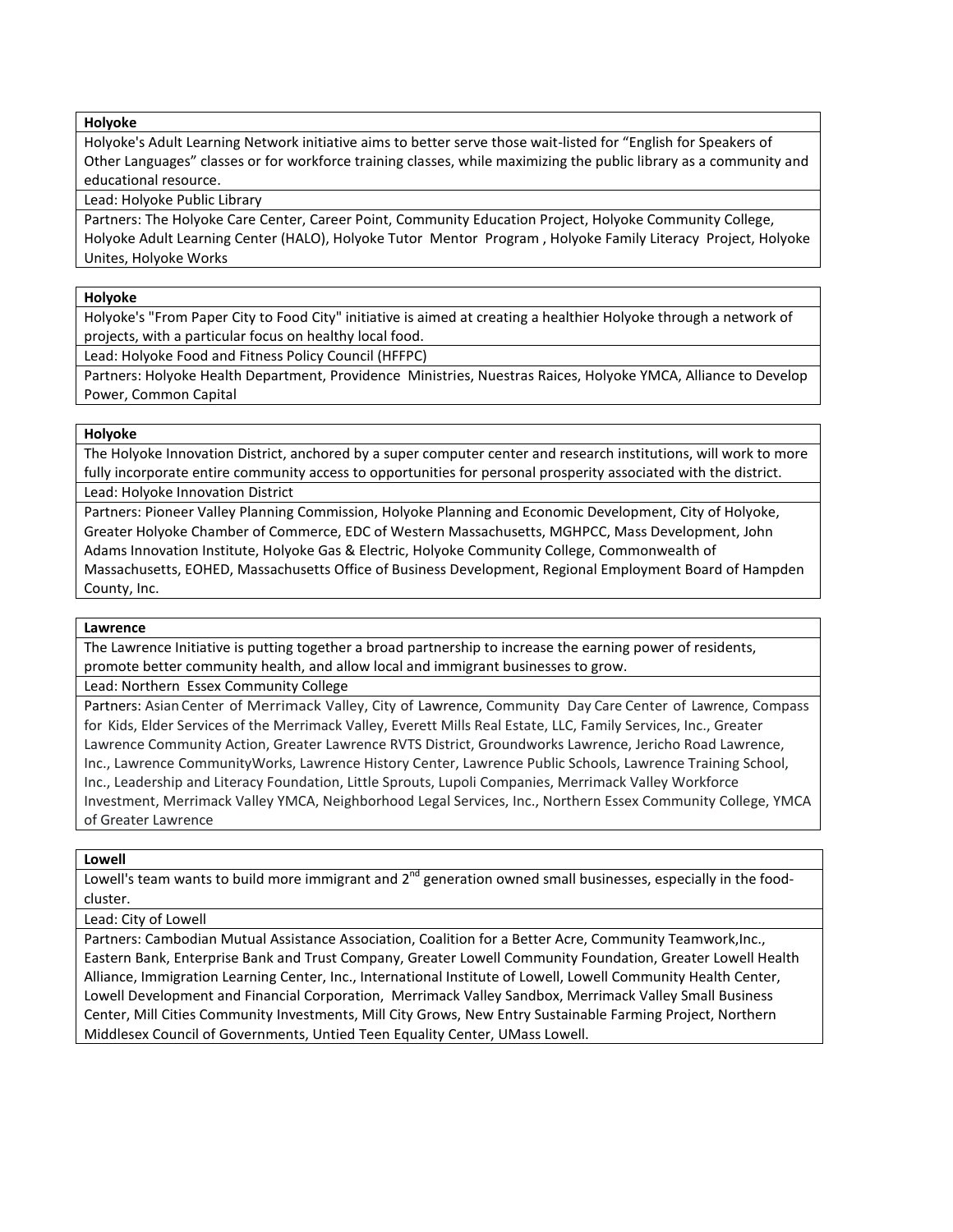#### **Lynn**

One Lynn wants to comprehensively address education and health and employment, building on on-going community engagement and assessment.

Lead: Lynn Housing Authority and Neighborhood Development

Partners: Boys & Girls Club of Lynn, Bridgwell, Catholic Charities North, Centerboard, Charles Hamilton Houston Institute for Race and Social Justice at Harvard Law School, Children's Law Center of Mass., Inc., City of Lynn – Public Health Division, Community Minority Cultural Center, Compass Working Capital, Economic Development and Industrial Corporation of Lynn, Greater Lynn Senior Services, Gregg Neighborhood House Assoc. Inc., Lucia Lighting and Design, Lynn Area Chamber of Commerce, Lynn Business Partnership, Lynn Community Health Inc., Lynn Economic Opportunity Inc., Lynn Home for Women – Washington , Lynn Housing Authority and Neighborhood Development, Lynn Museum and Historical Society, Lynn Nonprofit Business Association, Lynn Office of Economic and Community Development, Lynn Public Schools, Lynn Shelter Association, Mass Law Reform Institute Inc., Neighborhood Development Associates Inc., Neighborhood Legal Services, North Shore Career Center, North Shore Community College, North Shore Workforce Investment Board, One Lynn Advisory Committee, Operation Bootstrap, Project Hope, Inc., Solimine Funeral Homes.

#### **Malden**

Malden will tackle its foreclosure problem by combating vacancy, buying occupied buildings facing foreclosure and providing affordable homeownership and rental opportunities.

Lead: Malden Redevelopment Authority

Partners: Malden Redevelopment Authority, City of Malden Health Department, City of Malden Legal Department, City of Malden Mayor's Office, Malden Housing Authority, Tri Cap (Community Action Program), Greater Boston Legal Services, City Life/Vida Urbana, Housing Families, Mediation for Results, Brookline Bank, Eastern Bank, Century Bank.

#### **New Bedford**

New Bedford plans to use the major Cape Wind energy effort to connect and transform their approach workforce training and economic development.

Lead: New Bedford Economic Development Council

Partners: Bristol Community College, Old Bedford Village CDC, Old Colony Regional Voc/Tech H.S., City of New Bedford Solicitors Office, GNB Workforce Investment Board, Inc., GNB Regional Vocational Technical H.S., New Directions Southcoast, Inc., GNB Workforce Investment Board, Inc., Marine Renewable Energy Center – UMD, GNB Workforce Investment Board, Inc., Construction and General Laborers' Union, City of New Bedford, Mayor's Office, SouthCoast Development Partnership, Marine Marketing Services, Marine Renewable Energy Center – UMD, Keating Administration Office, New Bedford Economic Development Council, First Citizens' Federal Credit Union, GNB Workforce Investment Board, Inc., Tomlinson & O'Neil Insurance Agency, Inc., GNB Workforce Investment Board, Inc., The Greater SE Massachusetts Labor Council, New Directions Southcoast, Inc., MA Office of Business Development, Old Bedford Village CDC / Latino Coalition, Bristol Community College, New Bedford Economic Development Council, NeC, Bristol Community College, New Directions Southcoast, Inc, Bristol Community College, NB Career Center, University Massachusetts Dartmouth, GNB Workforce Investment Board, Inc., YouthBuild/Americorps, P.A.C.E., IVOE Local 4, Medium Studio, Teamsters Local 59, Brick Layers #3, BCC, Iron Workers Local 37, Plumbers & Pipefitters 51, Community of NB, GWBIF, MA Supplier Diversity Office, IBEW L.4.223 Electrician, United Interfaith Action, MA Supplier Diversity Office, IBEW Electrician, Bricklayer's Union, MA Dept of Career Services, City Planner, New Bedford Redevelopment Authority, New Bedford Economic Development Council.

#### **Pittsfield**

Pittsfield plans to tackle the jobs- skills mismatch to lower both unemployment and the job vacancy rate. Lead: Berkshire Regional Planning Commission

Partners: City of Pittsfield, Office of Community Development, Berkshire United Way Berkshire County Regional Employment, Berkshire Strategic Alliance Inc., Berkshire Community College, Berkshire County Regional Housing Authority.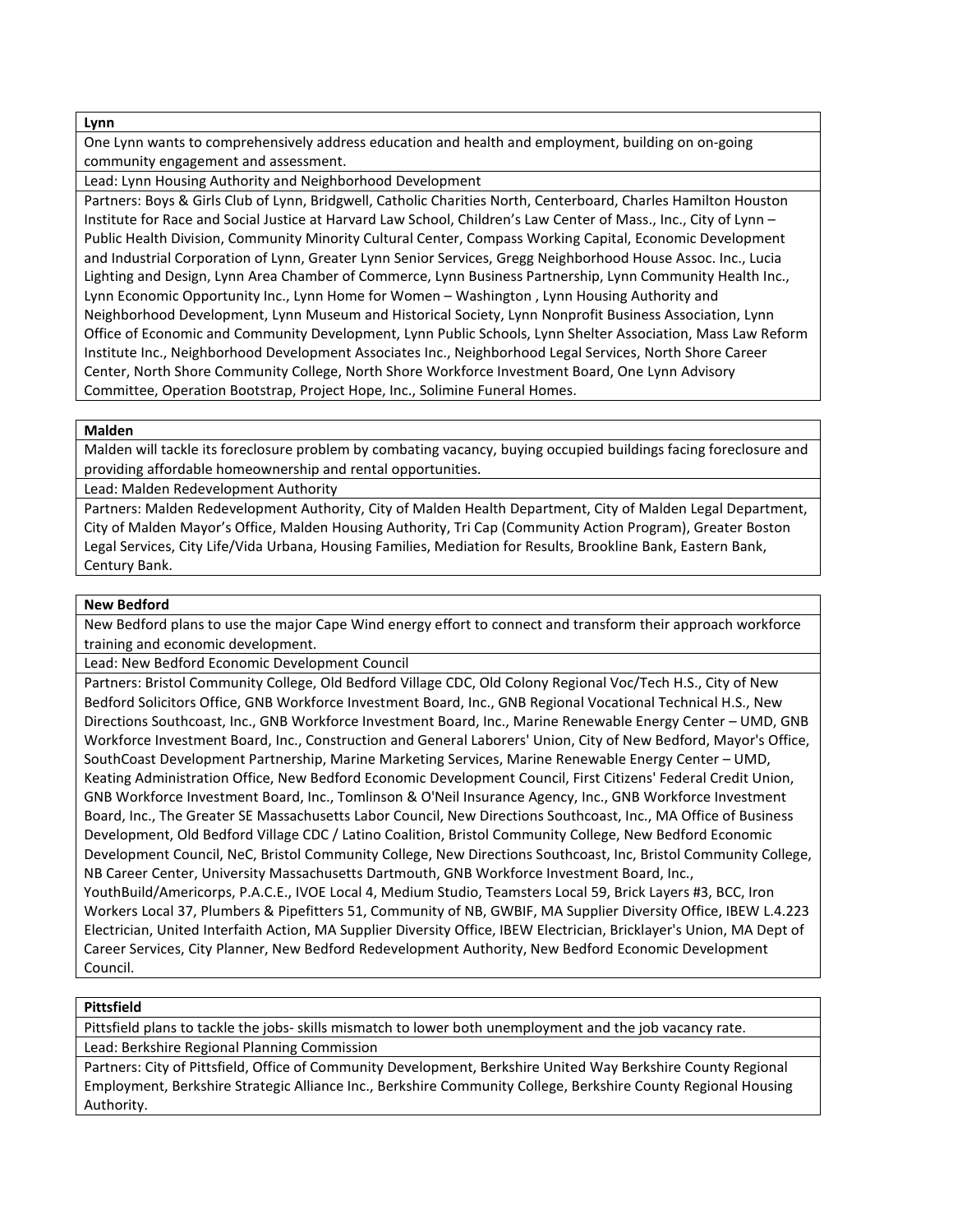**Revere**

Revere Community Schools wants to design a community school that connects to and provides services to all of its residents

#### Lead: City of Revere

Partners: Revere Public Schools, Revere CARES (Massachusetts General Hospital), Revere Chamber of Commerce,, The Neighborhood Developers, Metro North Regional Employment Board, Women Encouraging Empowerment, Bunker Hill Community College, Benjamin Franklin Institute of Technology, Great Schools Partnership.

## **Salem**

Salem's "Breaking Down Barriers and Investing in the Future of a Neighborhood" Initiative will focus on its Point neighborhood with a vision for integrating multiple systems.

## Lead: City of Salem

Partners: North Shore Community Development Coalition, Inc., Point Neighborhood Association, Metropolitan Area Planning Council (MAPC), The Salem Partnership, North Shore Workforce Investment Board, North Shore Community Health, Inc., Salem CyberSpace, North Shore Medical Center, Latino Leadership Coalition

# **Somerville**

Somerville's Pocket Change Initiative aims to infuse technology and social networking into workforce development with an innovative effort aimed at youth 16-22.

Lead: City of Somerville

Partners: Somerville Community Corporation, Somerville Chamber of Commerce, Bunker Hill Community College, The Career Place, Shape Up Somerville, Somerville Center for Adult Learning Experiences

(SCALE), Somerville Summer Jobs Program

# **Springfield**

Springfield wants to transform itself into a destination for healthy living, reduce chronic disease, and improve resident health as part of an overall city vision plan.

Lead: DevelopSpringfield

Partners: Caring Health Center, Mass in Motion, UMASS School of Public Health & Health Science Dept of Nutrition, Partners for a Healthy Community, MassMutual, Office of Planning and Economic Development, Pioneer Valley Planning Commission, Mason Square Health Task Force, Office of Planning and Economic Development, Caring Health Center, Inc., Partners for a Healthier Community, Enterprise Farm, City of Springfield, Pioneer Valley Planning Commission, Develop Springfield, Pioneer Valley Riverfront Club, Vietnamese Health Project, Baystate Health - Brightwood Satellite Office, UMASS School of Public Health & Health Science Department of Public Health Biostatistics, Pioneer Valley Planning Commission, Gardening The Community, Department of Elder Affairs, City of Springfield, Massachusetts Department of Public Health-Western Region, Springfield Partners for Community Action, Vietnamese-American Civil Association, Pioneer Valley Riverfront Club, City of Springfield Parks and Rec Department

## **Taunton**

Taunton is focused on bringing backs its downtown through its business improvement district Lead: Taunton Business Improvement District/Downtown Taunton Foundation

Partners: Mayor Thomas Hoye and Administration, City of Taunton Office of Economic and Community Development, Bristol Community College, Southeastern Regional Planning & Economic Development District (SRPEDD), City of Taunton Human Services, Bridgewater State University, Bristol County Savings Bank, Taunton Housing Authority, Taunton Public Schools, Greater Taunton Chamber of Commerce, Old Colony Historical Society (OCHS), Downtown Taunton Foundation, The Neighborhood Corporation